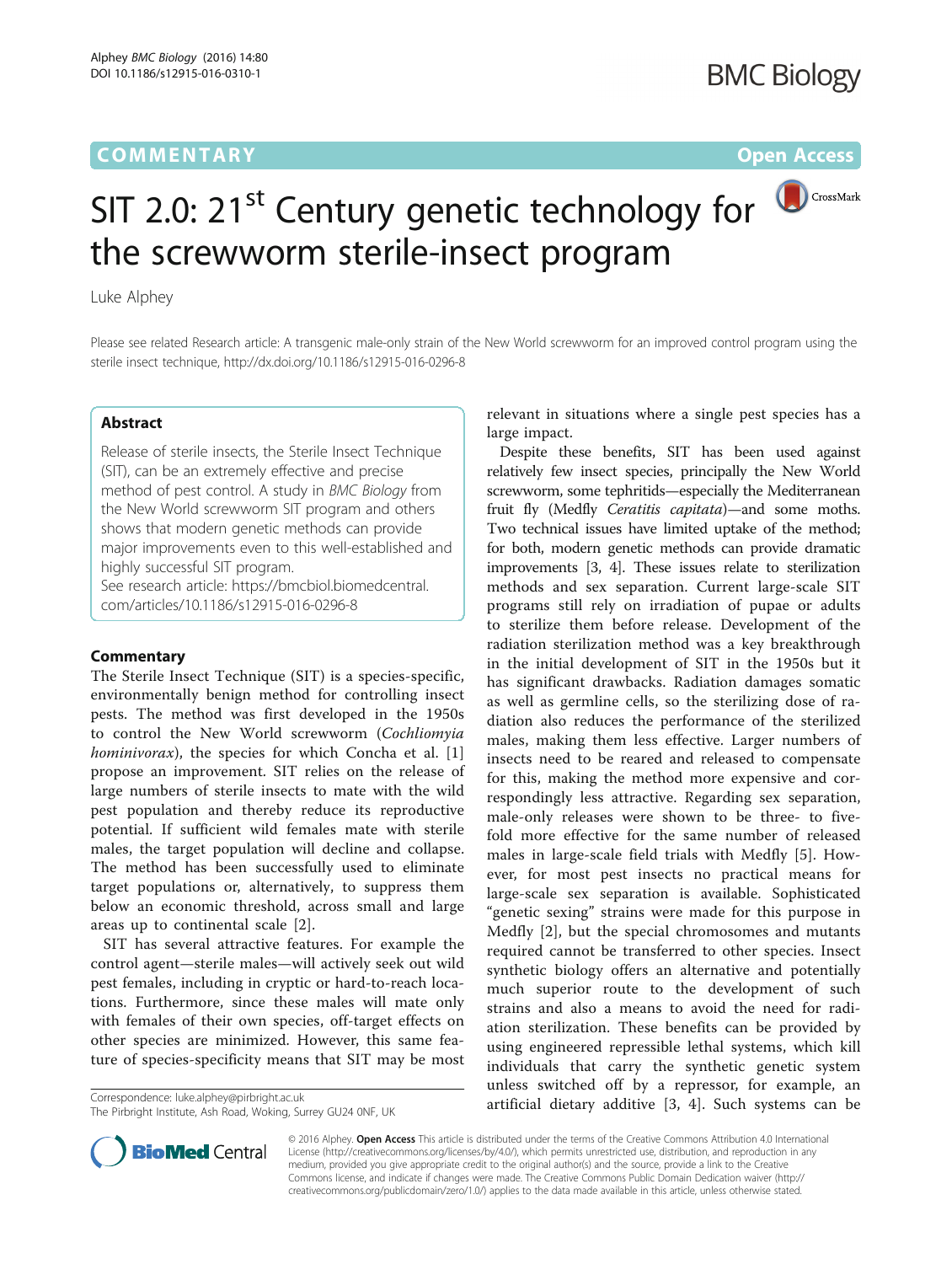designed to kill females but not males and/or specific developmental stages, for example.

Concha et al. [[1](#page-3-0)] describe the application of such methods to the New World screwworm, a major pest of livestock. This is the species for which the SIT was originally developed around 60 years ago. The method was successfully used to eliminate the pest from North and Central America as far south as Panama [[6](#page-3-0)], where a barrier program continues to release sterile males to prevent reinvasion from infested areas to the south (Fig. 1). Concha et al. built a simple genetic circuit comprising a synthetic transcription factor under the control of its own response element. This transcription factor, tTA, has been very widely used in cells and organisms across a wide range of taxa and is generally well tolerated, but this "positive feedback loop" design can drive such high levels of expression as to be lethal. This lethal effect is made female-specific by incorporation of a sex-specific alternative splicing element from a screwworm sex-determination gene so that only females make a mature mRNA that encodes tTA. In the presence of tetracycline, tTA does not bind DNA and therefore tetracycline, provided in the insects' diet, breaks the positive feedback loop and acts as an antidote to the lethal system. The constructs also contain a marker gene encoding a

fluorescent protein so that transgenic individuals are readily distinguished from wild type. The lead strain of Concha et al., FL12-56, carries an insertion which kills females very effectively if present in two copies—if the strain is reared without the antidote, only males survive. This strain can, therefore, provide the major improvements of genetic sexing and a genetic marker but would still need to be radiation sterilized before release. This is because the construct in that strain needs to be present in two copies to be fully effective at killing females in the absence of the chemical antidote that switches off the lethal effect—that's fine for a production strain, which would be bred so that every individual had two copies—but not in the field as the offspring of released males and wild females will inherit only one copy of the construct.

The molecular designs of Concha et al. are closely based on genetic circuits developed in my laboratory for tephritid fruit flies [\[7](#page-3-0), [8](#page-3-0)]; though translating this to screwworm is a significant technical accomplishment, perhaps of more interest is that the technical development is closely integrated with the operational Screwworm Eradication Program. The authors developed a panel of candidate strains and put them through a series

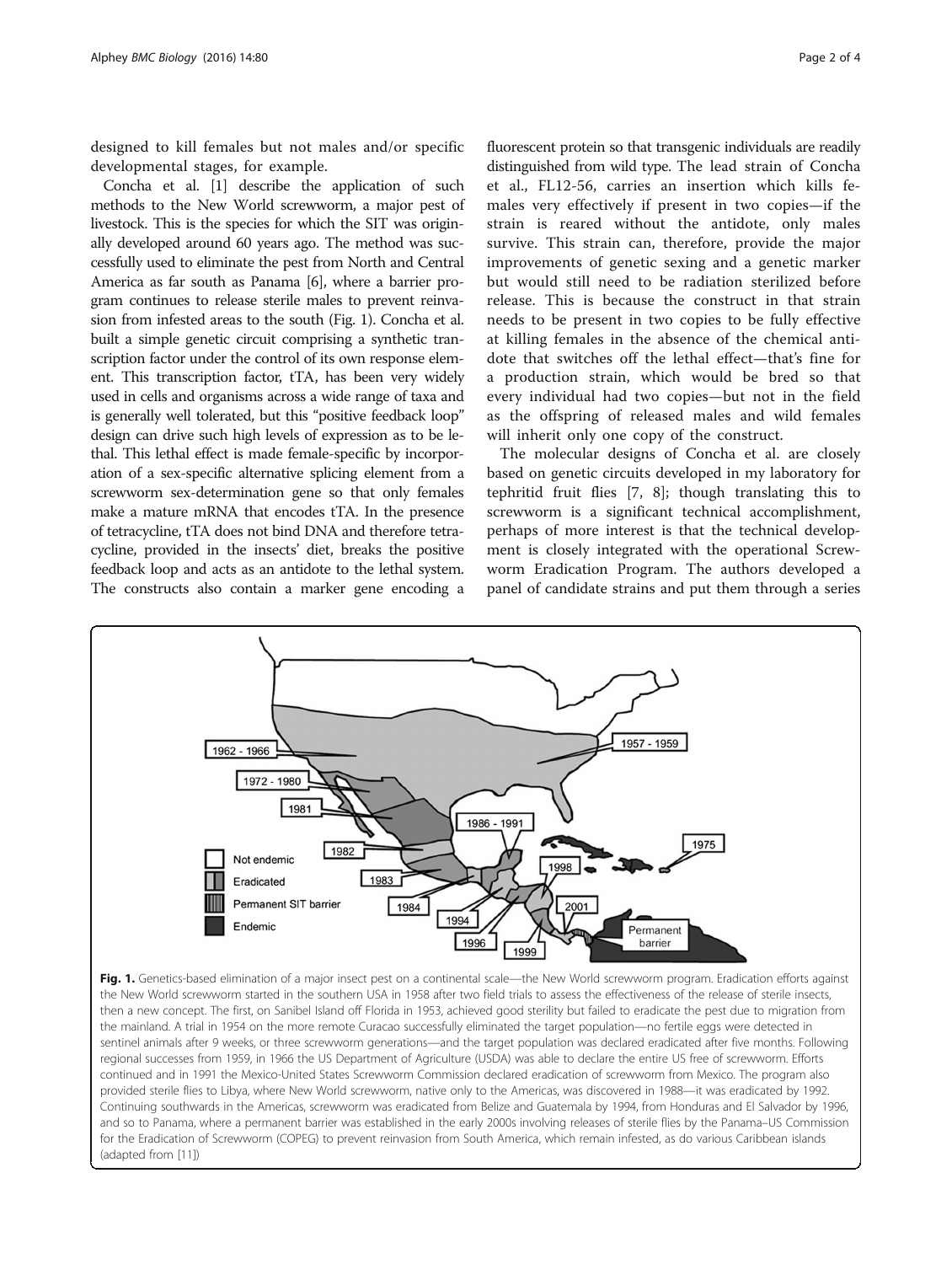of performance tests, including tests used by the program for their standard strains. This led to the conclusion that "the results from a battery of fitness tests suggest that some of the transgenic sexing strains could replace the J06 parental wild type strain that is currently used for the SIT program in Panama." Furthermore, access to program cost data allowed estimates of the potential economic benefits to the program of the incorporation of this genetic technology. The authors conclude that use of their best strain could halve the production costs, a saving of > \$20,000 per week based on conservative estimates. While previous laboratory and field trials have demonstrated the effectiveness of this type of genetic approach for suppressing several other major insect pest species, this study provides the first empirically informed evidence of the substantial economic benefits they can provide relative to current SIT practice. Though the actual numbers provided are specific to the screwworm program, the conclusion that even established, successful programs could realise major benefits from incorporating such technology is likely to apply very widely. The strain provides additional benefits beyond cost savings to the program from genetic sexing, such as the presence of a fluorescence marker, which facilitates field monitoring by providing a simple method for distinguishing transgenic and wild insects. Since the engineered strain cannot persist without artificial provision of tetracycline in the larval diet—since this switches off the female-killing gene and is therefore essential for female viability—the hazard posed by insects escaping the facility is greatly reduced relative to the current situation where wild-type insects are reared. The new strain would also greatly increase the effective production capacity of the mass-rearing facility, both by reducing the space needed per million males and through the increased per-male effectiveness of maleonly releases. The authors therefore conclude that "the strains developed in this study could make it possible to extend the program to regions where this insect remains a pest."

Though the strains described are clearly a substantial advance, further improvements are possible. In the lead strain, FL12-56, about one-third of the affected females survive to pupae, the others presumably dying during larval development. If the female-killing effect acted earlier in development, say in embryos or early larvae, the rearing cost would correspondingly be further reduced. More significantly, it should be possible to release such strains, or variants of them, without radiation sterilization. This would avoid the financial costs and negative effects on insect performance of irradiation and therefore provide further cost and effectiveness benefits to the program.

But why bother, one might ask, given the historic success of the program with current technology? Clearly it would be desirable to reduce the current burden of the program on the public purse. Improved technology might also allow expansion to areas that have not yet been feasible, including infested Caribbean islands such as Jamaica and Cuba and areas of South America.

Will these strains, or ones like them, ever make it to the field? The International Atomic Energy Agency (IAEA) together with the US Dept of Agriculture (USDA), the major technology developer for SIT, have had potentially useful transgenic strains of relevant species for well over 10 years without visible progress to field use. However, several factors suggest that this case may be different. The USDA program may not be wedded to a particular technology as the IAEA is to radiation. Several field trials have been successfully completed with other engineered insects, thereby providing technical and regulatory precedents. The first of these trials involved the USDA pink bollworm SIT program [[9\]](#page-3-0); the strain carried a genetic marker useful for distinguishing released from wild males but needed to be radiation sterilized. In subsequent trials with an engineered strain of the mosquito Aedes aegypti carrying a conditional lethal construct, OX513A, we showed that this could replace radiation sterilization [[10\]](#page-3-0) and provide superior control of this key vector of yellow fever, dengue, and Zika viruses relative to current methods. Concha et al. [[1\]](#page-3-0) report that an application for conducting open field trials with radiation sterilized transgenic male screwworm flies has been submitted to the Panamanian Government.

Long before any of these strains were made it was proposed that several major benefits could be provided to classic SIT by the incorporation of modern genetic methods [[3, 4](#page-3-0)]. These included (i) the provision of a genetic marker to facilitate discrimination of released sterile insects from wild fertile ones; (ii) removing the need for radiation sterilization and thereby increasing the range of pest species to which the method could effectively be applied; and (iii) efficient "genetic sexing" to allow male-only releases of sterile insects. The first two features have already been demonstrated in the field; the proposed trials with these screwworms would address the third. The relative ease with which these constructs and designs can be transferred between species greatly facilitates the application of sterile male methods to pest species not currently controlled by such means. Where SIT is already in use, Concha et al. show that the economic case for uptake of such methods is compelling, at least for the grandfather and flagship of them all, the New World screwworm program.